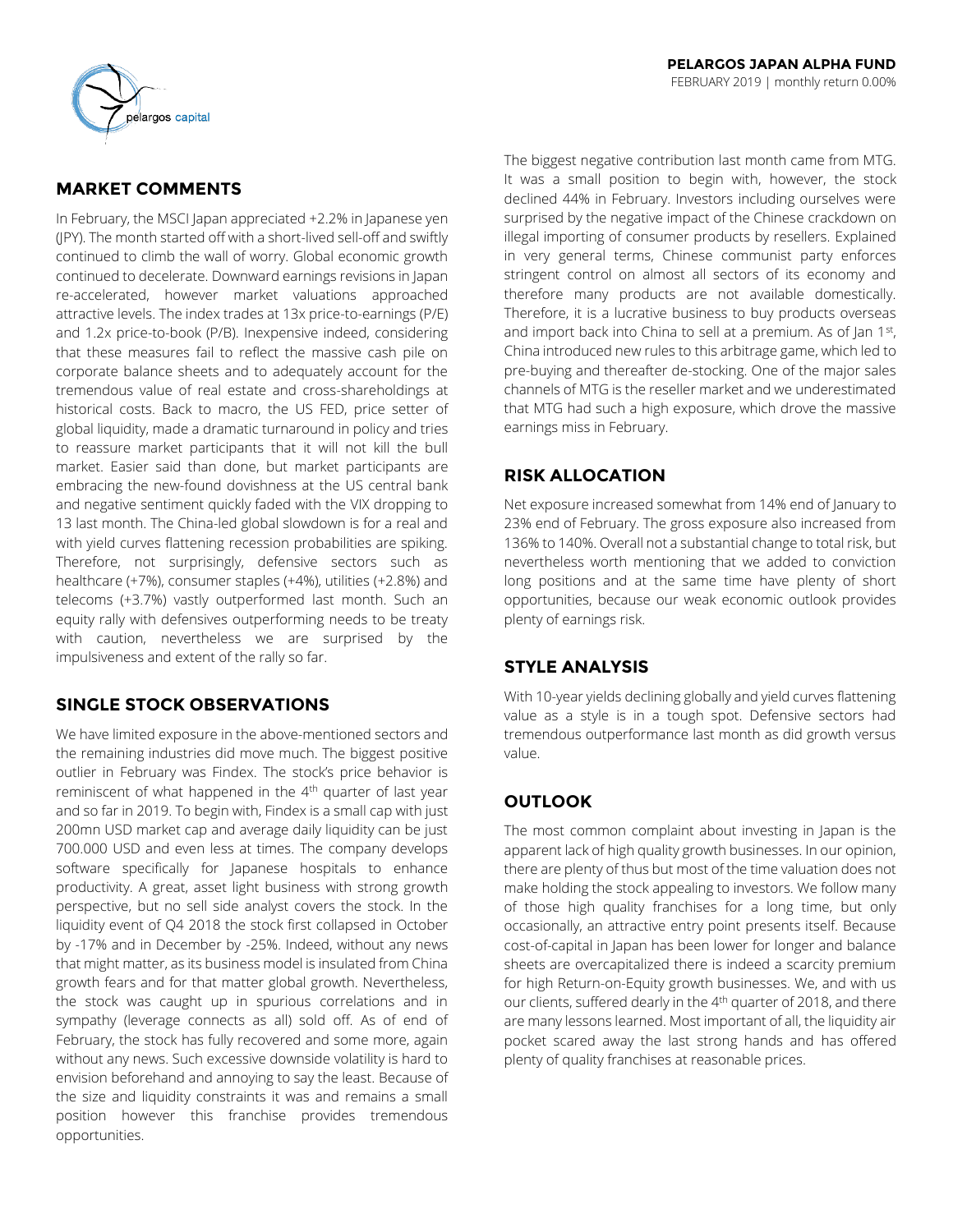

## **PELARGOS JAPAN ALPHA FUND**

FEBRUARY 2019 | monthly return 0.00%

# **FUND CHARTS AND FACTS**



#### TOP 5 GROSS POSITIONS

| Toshiba Plant Sy               |
|--------------------------------|
| Ichigo Hotel REIT Investment C |
| Taihei Dengyo                  |
| Ichigo REIT                    |
| Ichigo Group                   |
|                                |

### TOP 5 MOVERS

| Findex Inc.      | 0.28% |
|------------------|-------|
| Toyo Constructio | 0.24% |
| Heiwa Real Estat | 0.18% |
| Maeda Corp       | 0.16% |
| Toshiba Tec Corp | 0.14% |

#### TOP 5 SHAKERS

| MTG              | $-0.24%$ |
|------------------|----------|
| Sharp Corp       | $-0.21%$ |
| Nissin Foods     | $-0.20%$ |
| Ariake Japan     | $-0.11%$ |
| Pepper Food Serv | -0.09%   |

#### **FUND FACTOR**

|                        | Long   | Short   |
|------------------------|--------|---------|
| Price to Earnings (PE) | 13.5   | 18.5    |
| EV/EBITDA              | 11.4   | 15.5    |
| Price to Book (PB)     | 1.4    | 3.7     |
| Dividend Yield         | 2.7    | 1.8     |
| EV/IC                  | 1.2    | 41      |
| 1 month momentum       | 5.1    | 2 O     |
| 12-1 month momentum    | $-7.6$ | $-19.4$ |

#### **FUND PERFORMANCE\***

| Month to date performance     | 0.00%  |
|-------------------------------|--------|
| Year to date performance      | 1 04%  |
| Inception to date performance | 31.91% |
| *based on share class B EUR   |        |

#### **FUND FACTS\***

| Fund size in min EUR | 91.93  |
|----------------------|--------|
| Fund size in mln USD | 104.68 |
| Firm size in min FUR | 216.66 |
| Firm size in min USD | 746 77 |

## **RISK STATISTICS**

| Net Exposure                              | 23%     |
|-------------------------------------------|---------|
| Gross Exposure                            | 140%    |
| Volatility (ex-ante; 3 months daily data) | 5.5%    |
| Beta (ex-ante)                            | 0.29    |
| Sharpe Ratio                              | 0.47    |
| Sortino Ratio                             | 0.83    |
| Sterling Ratio                            | 0.39    |
| Max Drawdown (monthly)                    | $-8.4%$ |
| Annualized Return                         | 3.2%    |

# SECTOR EXPOSURES (IN PERCENT)

|                            | ξ  | ā.        | ğ              | ğ  |
|----------------------------|----|-----------|----------------|----|
| Consumer Discretionary     | 1. | $-12 -11$ |                | 14 |
| Consumer Staples           | 4  | -6        | -2             | 11 |
| Energy                     | 0  | $\circ$   | $\circ$        | 0  |
| Financials                 | 4  | -3 -      | $\overline{1}$ |    |
| Health Care                | 1  | $-1$      | $\Omega$       | 1  |
| Industrials                | 30 | $-7$      | 22             | 37 |
| Information Technology     | 6  | $-7$      | -5             | 8  |
| Materials                  | 3  | $-7$      | 1              | 5  |
| Real Estate                | 22 | $-10$ 12  |                | 32 |
| Telecommunication Services |    |           |                |    |

 $\overline{2}$ 

## **GENERAL STATISTICS**

| % Return long book    | 5.00% |
|-----------------------|-------|
| % Return short book   | 4.06% |
| # Long stocks         | 48    |
| # Short stocks        | 19    |
| % Long stocks 1       | 67%   |
| % Short stocks [      | 37%   |
| # Up days / Down days | 11/9  |
| Turnover as % NAV     | 47%   |
|                       |       |





|                     | Year | lan      | Feb      | Mar      | Apr      | May      | Jun      | Jul      | Aug      | Sep      | Oct      | Nov      | Dec       | <b>YTD</b> | <b>ITD</b> |
|---------------------|------|----------|----------|----------|----------|----------|----------|----------|----------|----------|----------|----------|-----------|------------|------------|
| <b>CLASS BEUR</b>   | 2019 | 1.05%    | 0.00%    |          |          |          |          |          |          |          |          |          |           | 1.04%      | 31.91%     |
|                     | 2018 | $-0.26%$ | $-1.77%$ | $-1.03%$ | $-0.63%$ | $-0.06%$ | $-0.36%$ | $-0.87%$ | $-1.66%$ | 0.36%    | $-3.69%$ | $-0.13%$ | $-4.14\%$ | $-13.45%$  | 30.55%     |
|                     | 2017 | 0.56%    | $-0.92%$ | $-1.63%$ | $-0.57%$ | 0.23%    | 1.32%    | 1.18%    | 0.46%    | 0.99%    | 1.25%    | 0.20%    | 0.14%     | 3.22%      | 50.84%     |
|                     | 2016 | 1.27%    | 0.92%    | 1.18%    | $-0.16%$ | $-1.08%$ | $-4.33%$ | 2.12%    | $-1.05%$ | $-0.29%$ | 2.38%    | 0.88%    | 0.39%     | 2.07%      | 46.13%     |
|                     | 2015 | $-1.24%$ | 4.89%    | $-0.27%$ | 3.25%    | 2.57%    | $-1.67%$ | $-2.94%$ | $-3.01%$ | 2.46%    | 1.88%    | 2.06%    | $-1.42%$  | 6.36%      | 43.17%     |
| <b>PERFORMANCE:</b> | 2014 | $-3.16%$ | $-0.60%$ | $-0.56%$ | $-0.99%$ | $-2.24%$ | .44%     | 0.23%    | $-0.60%$ | 2.06%    | $-1.89%$ | $-1.24%$ | 0.96%     | $-6.52%$   | 34.60%     |
|                     | 2013 | 5.35%    | $-0.58%$ | 6.98%    | 6.48%    | $-1.07%$ | $-0.78%$ | 0.31%    | $-0.92%$ | 1.18%    | $-0.80%$ | 1.46%    | 1.73%     | 20.57%     | 44.00%     |
|                     | 2012 | $-1.38%$ | 3.81%    | 1.35%    | $-1.21%$ | $-3.83%$ | 1.76%    | 0.84%    | 0.93%    | .32%     | 0.58%    | 2.50%    | 4.06%     | 10.95%     | 19.43%     |
|                     | 2011 | 0.93%    | $-0.03%$ | $-1.55%$ | 0.14%    | $-0.14%$ | 0.42%    | 0.03%    | $-3.63%$ | 0.69%    | $-0.38%$ | $-2.60%$ | 1.68%     | $-4.48%$   | 7.64%      |
|                     | 2010 | 0.73%    | $-0.23%$ | 3.52%    | 3.39%    | $-2.83%$ | $-1.31%$ | 1.23%    | $-0.37%$ | 0.91%    | 1.13%    | 1.40%    | .89%      | 9.67%      | 12.69%     |
| 문<br>고              | 2009 | 2.07%    | 1.67%    | $-0.73%$ | $-0.67%$ | 1.34%    | 1.13%    | $-1.93%$ | 2.24%    | $-1.68%$ | $-0.39%$ | $-2.99%$ | 2.84%     | 2.75%      | 2.75%      |
|                     | 2008 |          |          |          |          |          |          | 0.96%    | $-1.35%$ | .40%     | 3.44%    | 0.52%    | 1.39%     | 6.46%      | 6.46%      |